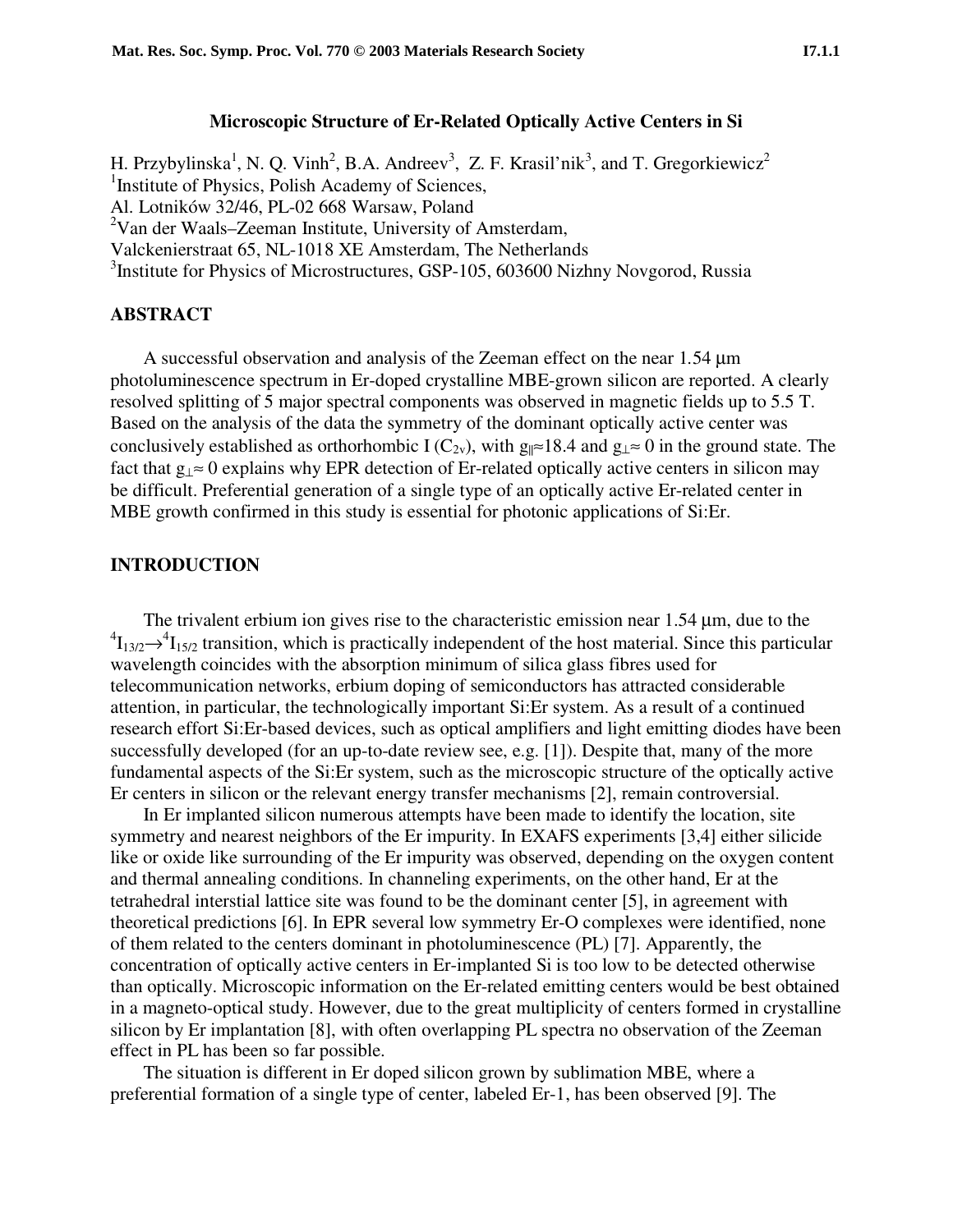extremely narrow linewidth (<10 µeV) made a successful observation of the Zeeman effect on the  $Er^{3+}$  related photoluminescence possible [10].

### **EXPERIMENTAL DETAILS**

The sample was grown by sublimation molecular beam epitaxy on (100) Si substrate and consisted of 400 interchanged Si and Si:Er layers of 1.7 nm and 2.3 nm thickness, respectively, stacked along the <100> growth direction.

The experiments were performed at liquid helium temperature using the 514.5 nm Ar-ion laser line for excitation. The sample was placed in a split-coil superconducting magnet with optical access. The photoluminescence was dispersed through a high-resolution 1.5 m *f*/12 monochromator (Jobin Yvon THR-1500) equipped with a 600 grooves*/*mm grating blazed at 1.5  $\mu$ m, and detected with a liquid-nitrogen cooled Ge detector (Edinburgh Instruments). For polarization measurements a quarter-lambda plate and a linear polarization filter were used. The experimental configuration permitted observation of the luminescence along and perpendicular to the field direction.

#### **RESULTS AND DISCUSSION**

The photoluminescence (PL) measurements of the Si/Si:Er superlattice reveal an intense spectrum , shown in Fig. 1, consisting of only a few narrow lines (the width of the most intense line is less than  $0.1 \text{ cm}^{-1}$ ). This spectrum was assigned to a single type of center, labeled Er-1, of noncubic symmetry [9].



**Figure 1**. Photoluminescence spectrum of the multilayer Si*/*Si:Er structure measured at 4.2. The numbers mark the emission lines for which the Zeeman effect was investigated.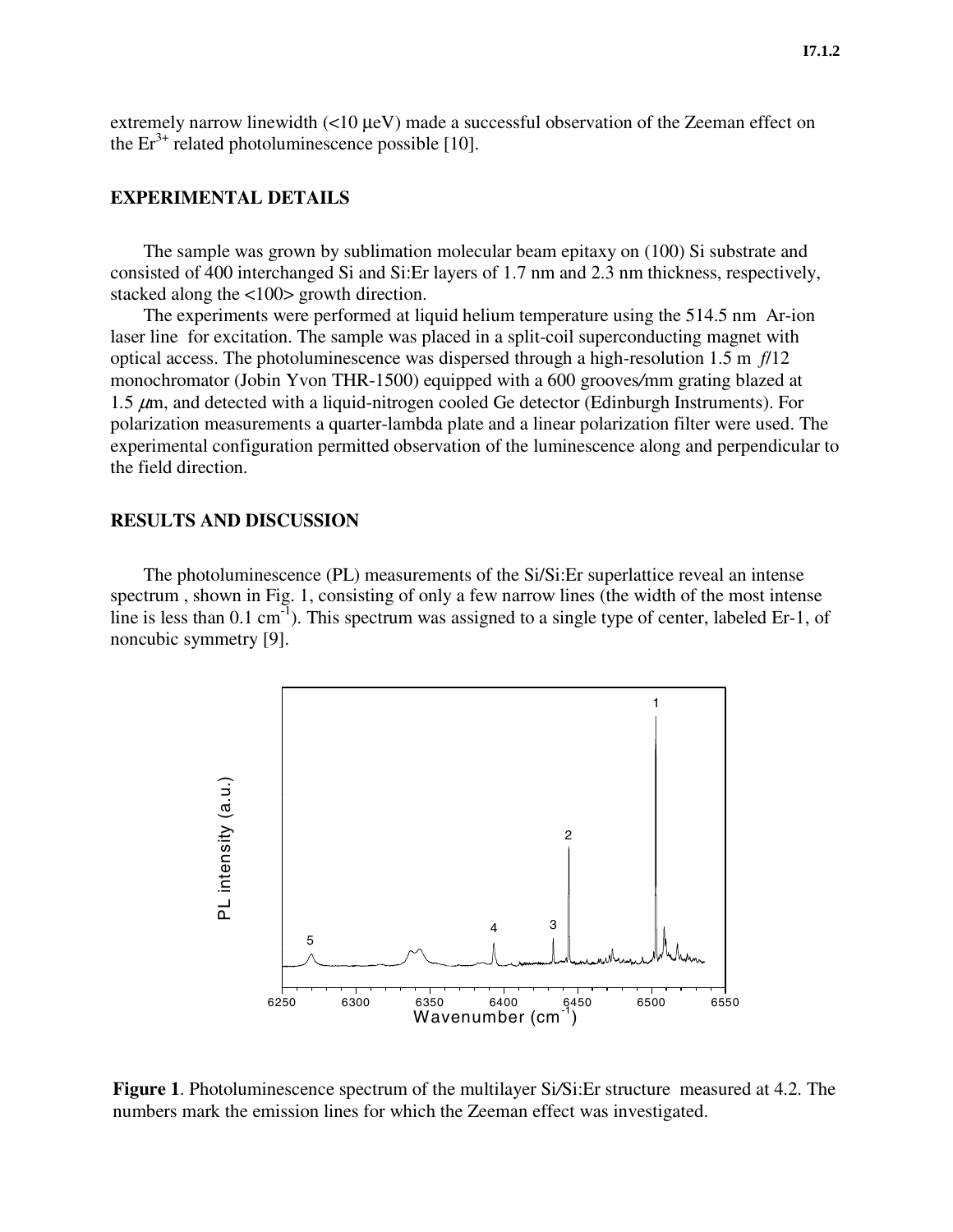In a crystalline environment of lower than cubic symmetry the excited  ${}^{4}I_{13/2}$  and ground  ${}^{4}I_{15/2}$ states of  $Er<sup>3+</sup>$  split into 7 and 8 Kramers doublets, respectively. At low temperatures only transitions from the lowest  ${}^{4}I_{13/2}$  doublet will be observed, resulting in 8 PL lines, each corresponding to transitions between effective spin doublets. In an external magnetic field the degeneracy of the doublets will be lifted due to the Zeeman effect and the PL lines will split into components in a pattern reflecting the site symmetry of the  $Er<sup>3+</sup>$  center. The Hamiltonian describing the Zeeman splitting is given by:

$$
\mathsf{H} = \mu_B \mathsf{B} \cdot \mathsf{g} \cdot \mathsf{S} \tag{1}
$$

where  $\mu_B$  is the Bohr magneton, **g** the effective g-tensor, and S=1/2 is the effective spin. In general, every PL line will split into four components, with ∆hν =±1/2|g'-g|μ<sub>B</sub>B for ∆M<sub>S</sub>= 0 transitions and  $\Delta h v = \pm 1/2|g' + g|\mu_B B$  for  $\Delta M_S = \pm 1$  transitions, where g' and g are the effective *g* values of the upper and lower doublets, respectively. However, the magnetic dipole allowed  $\Delta M_S$ = ±1 transitions have low probability and for the Er ion usually only transitions without spin flip are observed.

This is also the case for the Er center investigated in this study. None of the emission components appearing upon application of magnetic field was found to possess a measurable degree of circular polarization, which means that only splitting with the effective g-value of |g'-g| occur. Though g' and g may be quite large, their difference will be small (unless one of the g-



**Figure 2.** Magnetic field induced splitting of the main PL line (labeled 1 in Fig.1) at 4.2 K for **B** oriented along the [100], [111], and near [110] crystallographic axes. The "error bars" give the full width at half maximum of the Zeeman split components.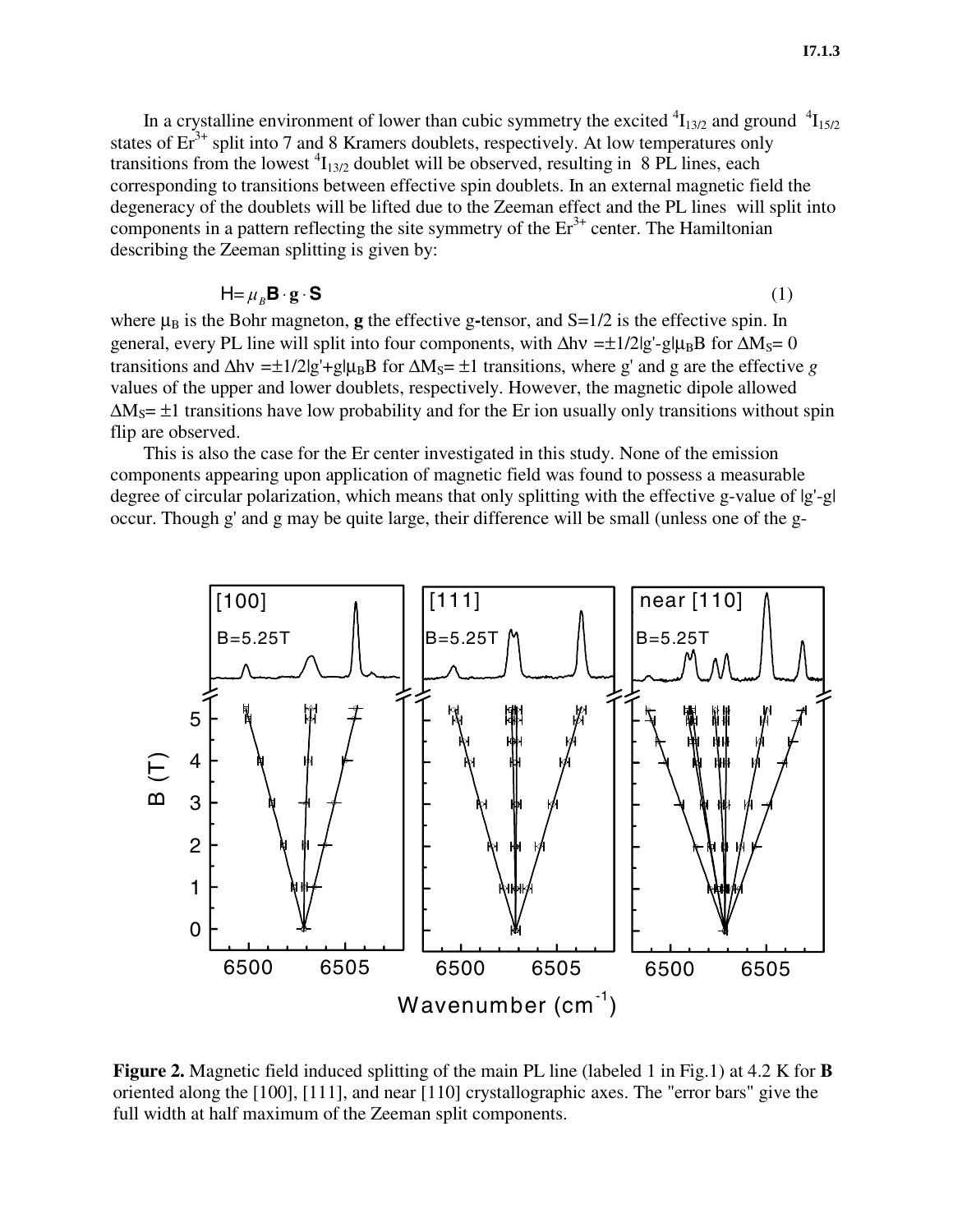factors is negative) and rather high magnetic fields have to be applied in order to observe a well resolved splitting. In consequence, the magnitude of the Zeeman splitting becomes comparable to the crystal field splitting and mixing between the individual sublevels in the *J=*15*/*2 and *J=*13*/*2 manifolds is expected. In the particular case of the dominant PL line (labeled 1 in Fig.1), only transitions from lower lying level of the excited state doublet to the lower lying level of the ground state doublet will be unaffected for an arbitrary direction of the magnetic field, since these are not disturbed by the proximity of other Er-related levels. In contrast, other Zeeman components will show higher order contributions in B. The former transitions are easily identified since their intensity is higher due to partial thermalization.

Figure 2 shows the Zeeman effect for the PL line labeled 1. In magnetic fields of up to 5.25 T, the splitting into three components for **B**||[100], four components for **B**||[111], and seven components for **B** near[110] can be observed. Note that the position of the central component is nearly independent of B for all three field orientations. In fact, the small splitting resolved at high fields for the [111] and [110] directions, as well as the linewidth broadening observed for **B**||[100] are almost entirely due to second order effects and depend quadratically on B. For this Zeeman component the effective *g* factors of the upper and lower states must be almost equal. It can be also seen that the more intense lines, related to transitions from the lower Zeeman level of the excited state doublet occur at higher energies, which thus gives us the additional information that for those lines |g'| *<* |g|.

Keeping the magnetic field fixed at 5.25 T and rotating its direction, we observe a



**Figure 3.** Angular dependence of the Zeeman splitting of the main PL line (labeled "1" in Fig. 1) at 5.25 T for the magnetic field rotated in the (011) (a) and (100) (b) crystallographic planes. Solid lines correspond to simulations with the g-values given in the text, without taking into account second order corrections.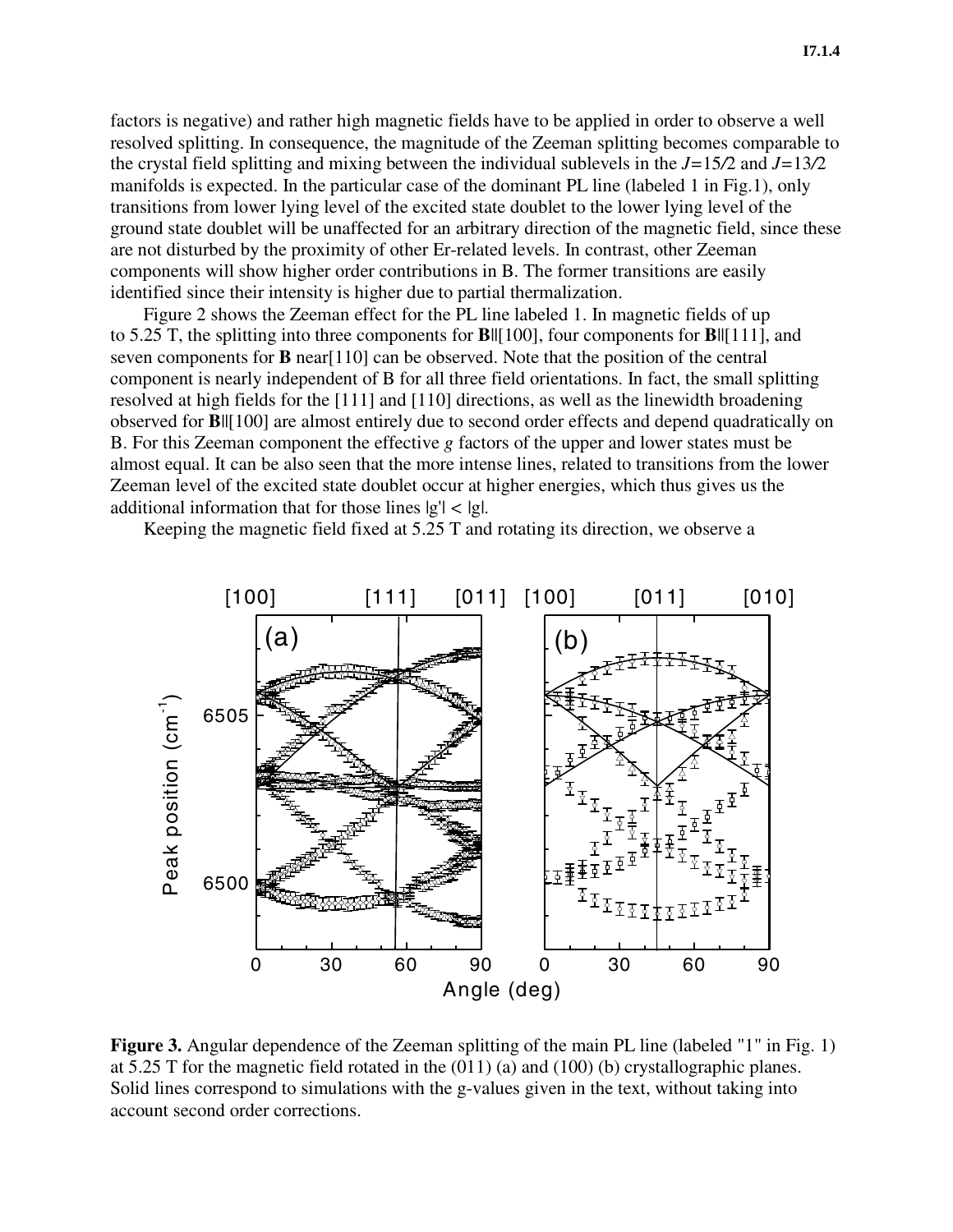pronounced angular dependence of the line positions indicative of a center with lower than cubic site symmetry. Figure 3 shows the positions of PL lines for the magnetic field rotated in the (011) and (100) planes. As can be seen, the center has four nonequivalent orientations for an arbitrary direction of **B** in both planes. Although the angular dependence is complicated by anticrossings among the sublevels, it can be clearly concluded that the center possesses orthorhombic  $I(C_{2v})$ site symmetry.

The data presented in Fig. 3(b) show, moreover, that the superlattice stacking direction has no measurable influence upon the symmetry of the Er-related optically active center. In this angular dependence the magnetic field direction was rotated from the <100> growth direction, perpendicular to the sample surface, to an equivalent <100> direction within the plane of the sample. As can be seen, the observed pattern is fully symmetric.

For a  $C_{2v}$  symmetry center, two of the main tensor axes are oriented along two perpendicular <011> directions, in group theory taken as *x* and *y* axes, while the *z* axis is the <100> oriented intersection of the planes perpendicular to *x* and *y*. In this paper we choose the spin quantization axis, *z,* along the tensor principal axis with the greatest *g* value, which in this case is one of the  $\langle 110 \rangle$  directions. The principal values of the effective g tensor  $\mathbf{g}_{\text{eff}} = |\mathbf{g}' - \mathbf{g}|$  can be determined from the Zeeman splitting shown in Fig. 2. We obtain: ∆*gz*=|*gz*-gz'|=3*.*29±0.03, ∆*g*x≅∆*g*y≅0, and  $g_x \equiv g_y \equiv g_x \equiv g_y \equiv 0$ , within the experimental error. As can be seen from the solid lines in Fig. 3, simulation with the Hamiltonian (1) gives a satisfactory agreement with the experimental data, despite neglecting second order effects.

For obvious reasons the individual *z* components of the g tensors of the upper and lower doublets cannot be determined based on the results of the experiments discussed so far. However,  $g_z$ ' can be estimated from the intensity ratio of the low and high energy components, which at



**Figure 4. (a)** Magnetic field induced splitting of the main PL line at 5*.*25 T and temperatures indicated in the figure for **B**||  $[011]$  . (b) The intensity ratio  $I_2/I_1$  fitted assuming thermalization within the upper doublet.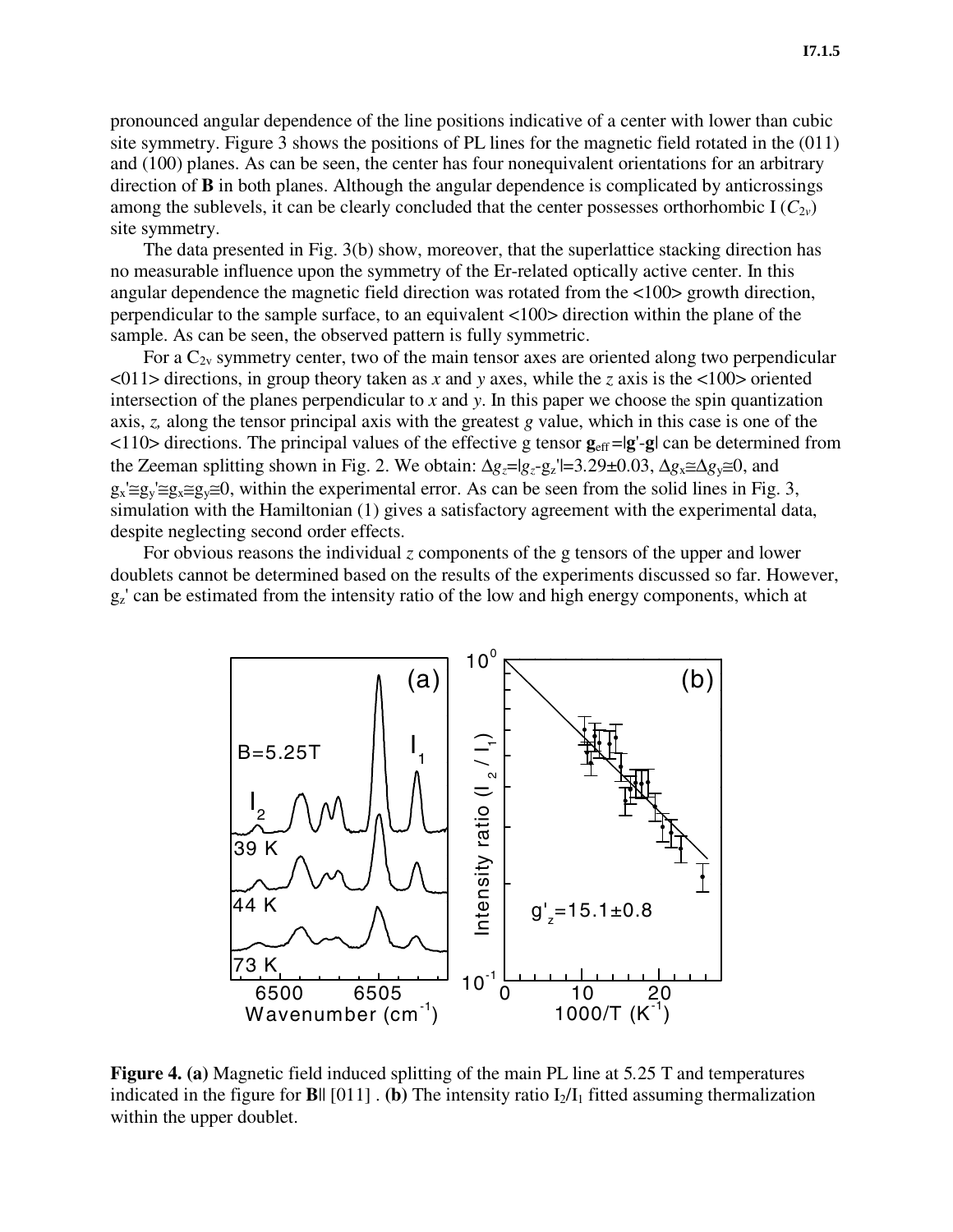temperatures high enough to ensure Boltzmann distribution reflects the actual Zeeman splitting of the excited state. The PL spectra for the magnetic field oriented along the [001] direction at 5.25 T and three different temperatures are shown in Fig. 4. As can be seen, the intensity ratio of the PL components labeled  $I_2$  and  $I_1$  allows us to estimate  $g_z$ ' as 15.1 $\pm$ 0.8. This gives us the  $g_z$  value for the ground state doublet of 18.4±0.81. Note that the two components related to ∆*g*y (the central lines in Fig. 4) have equal intensities independent of the temperature, consistent with  $g_y \equiv 0$ .

We are dealing with a particular situation where  $g_{\perp}$  is close to zero for both the ground and the excited state doublets. The fact that *g*⊥≅0 implies a low probability of spin transitions within the ground state and explains why the Er-related optically active center in crystalline silicon has not been detected using magnetic resonance. The g tensor for the ground state doublet (*g*<sub>||</sub>≅18*.4* and *g*⊥≅0) results in a trace of 18*.*4. In the presence of small distortions to tetrahedral symmetry the average  $g_{av}$  factor would relate to the isotropic cubic  $g_c$  factor in the following way:  $g_{av} = g_c = \frac{1}{3} (g_{\parallel} + 2g_{\perp})$  [11]. Here  $g_{av} = 6.13 \pm 0.5$ , which is similar to the values found for Er in different host materials [7,12,13]. In T<sub>d</sub> symmetry the *g* factors of  $\Gamma_6$  and  $\Gamma_7$  doublets are +6.8 and -6.0, respectively [11]. It seems, therefore, that in the present case the ground state is more likely to have a  $\Gamma_6$  character which, together with the PL line pattern remarkably resembling that of the tetrahedral interstitial PL center observed in Er-implanted silicon [7,8], would imply interstitial location. However, the  $C_{2v}$  distortion is too strong to be considered as a small perturbation, which makes the above approach invalid. Still, in recent total energy calculations the  $T_d$  interstitial site with  $C_{2v}$  distortion was considered as the most stable configuration of the  $Er<sup>3+</sup>$  ion in crystalline silicon [14].

## **CONCLUSIONS**

We have provided direct microscopic information on the structure of a prominent center responsible for optical activity of Er in crystalline silicon. From a clear Zeeman effect observed on the main line of the Er-1 PL spectrum, the lower than cubic symmetry of the emitting center is confirmed and conclusively identified as orthorhombic I (C2*v*) with **g** tensor of the ground state *g*||≅18*.*4 and *g*⊥≅0. We note that the preferential formation of one type of Er-related optically active center, as confirmed by the success of the reported Zeeman effect study, is a necessary prerequisite for development of efficient photonic devices based on Si:Er.

### **REFERENCES**

- 1. S. Coffa *et al.*, Mater. Res. Bull. **23**, 25 (1998).
- 2. J. Palm *et al.*, Phys. Rev. B **54**, 17603 (1996).
- 3. D. L. Adler *et al.*, Appl. Phys. Lett. **61**, 2181 (1992).
- 4. A. Terrasi *et al.,* Appl. Phys. Lett. **70**, 1712 (1997)
- 5. U.Wahl *et al.*, Phys. Rev. Lett. **79**, 2069 (1997).
- 6. M. Needels *et al.*, Phys. Rev. B **47**, 15 533 (1993).
- 7. J. D. Carey *et al.*, Phys. Rev. B **59**, 2773 (1999).
- 8. H. Przybylinska *et al.*, Phys. Rev. B **54**, 2532 (1996).